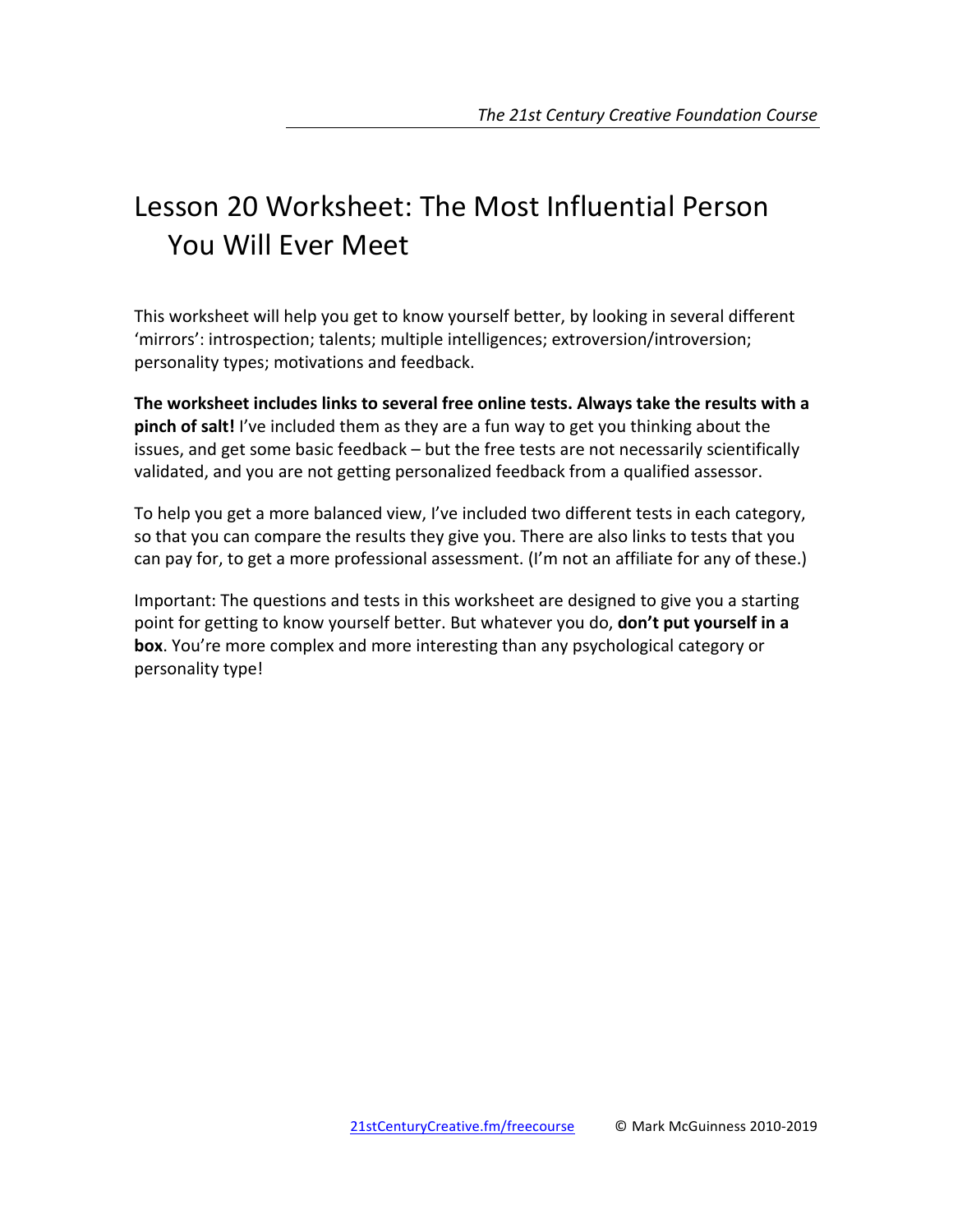## **1. Introspection**

Find a quiet place to sit, where you won't be disturbed. Switch off your phone.

Close your eyes and start to pay attention to your inner world:

- your thoughts
- your feelings
- the sensations in your body

Sit still and pay attention for five minutes (set a timer if you like). Do your best to just observe, without judging or criticising. And if you find yourself judging or criticising, then just observe that!

Don't worry if you find this difficult. It's normal to get lost in your thoughts, or bored, or to fidget or doze off. When that happens, bring your attention back to the present and continue to observe.

If you practise this exercise regularly  $-$  even for just 5 minutes a day, you will gradually come to know yourself better. And you may be pleasantly surprised to find it easier to change old patterns of thought and behaviour, for the better.

If you're interested in pursuing this line of enquiry, have a look at this Introduction to Insight Meditation by the monks at Amravati Buddhist Monastery (you don't need to be a Buddhist to practise the techniques): https://www.amaravati.org/dhammabooks/introduction-to-insight-meditation/

And Zen priest Steve Hagen has written an excellent book – Meditation: Now or Never. http://www.amazon.com/Meditation-Now-Never-Steve-Hagen/dp/0061143294/ref=sr\_1\_1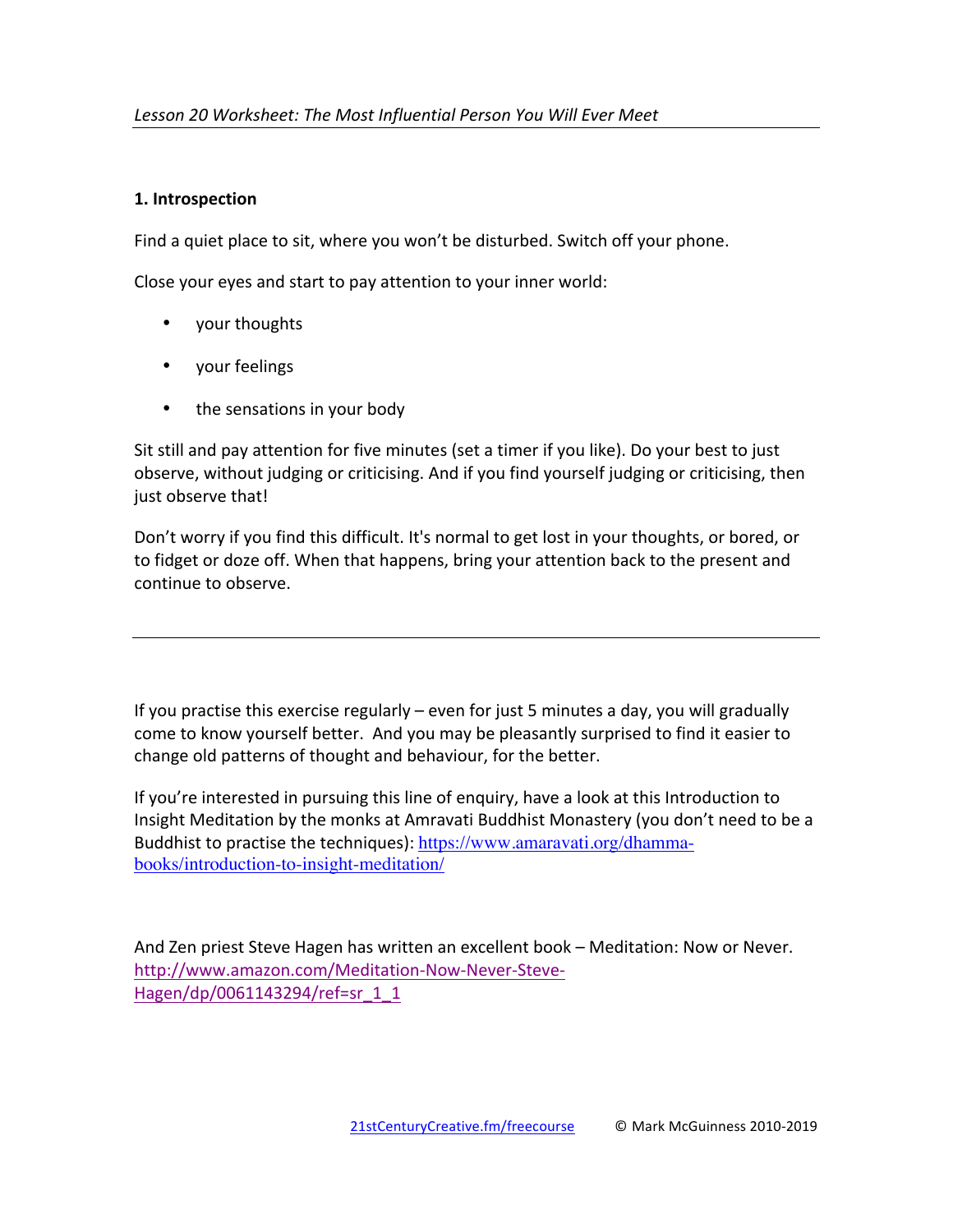#### **2. Talents**

What kind of activities are you good at?

What did you used to be good at, that you haven't done for a while?

What kinds of activities are you terrible at?

What do your answers to the first three questions tell you about your talents?

What difference would it make to your career if you decided to forget about fixing your weaknesses and instead build on your strengths, by developing your talents to the full?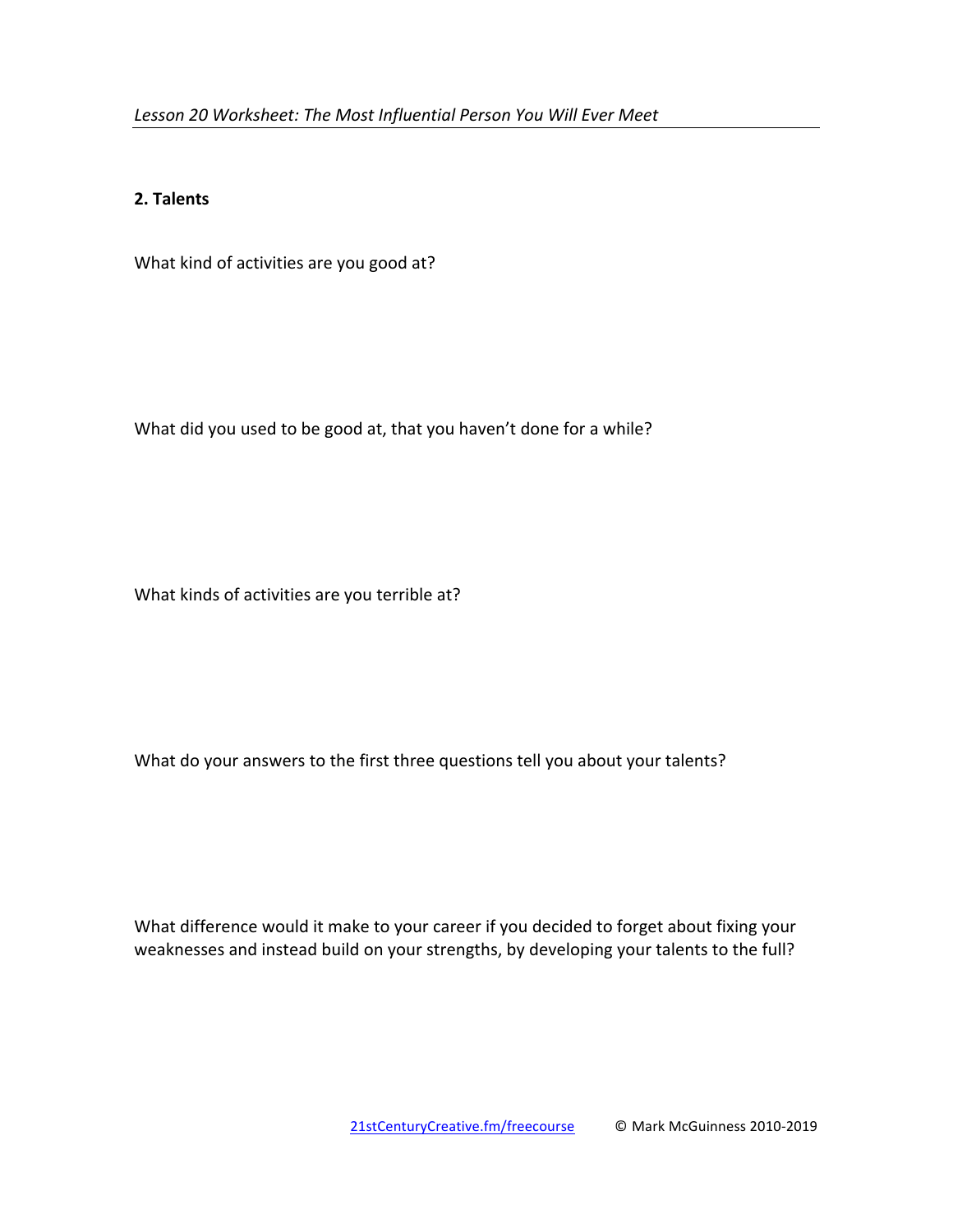### **3. Multiple Intelligences**

Here are Howard Gardner's 8 multiple intelligences:

- 1. **Spatial** visualization and spatial awareness
- 2. Linguistic use of spoken or written words
- 3. Logical-mathematical reasoning and dealing with numbers and abstractions
- 4. **Bodily-kinesthetic** movement and dexterity
- 5. Musical sensitivity to and ability with sounds, rhythms, tones, and music
- 6. **Interpersonal** empathy, communication and influencing
- 7. **Naturalistic** understanding and relating to the natural world
- 8. **Existential** contemplation of ideas beyond physical data and sense impressions (e.g. philosophy, cosmology, mysticism)

Which of them do you identify with?

Which do you definitely *not* have?

Here are a couple of online tests to help you determine your strongest intelligences:

http://www.businessballs.com/howardgardnermultipleintelligences.htm#multiple%20int elligences%20tests

http://literacyworks.org/mi/assessment/findyourstrengths.html

What difference would it make to your career if you decided to focus on developing your strongest intelligence(s)?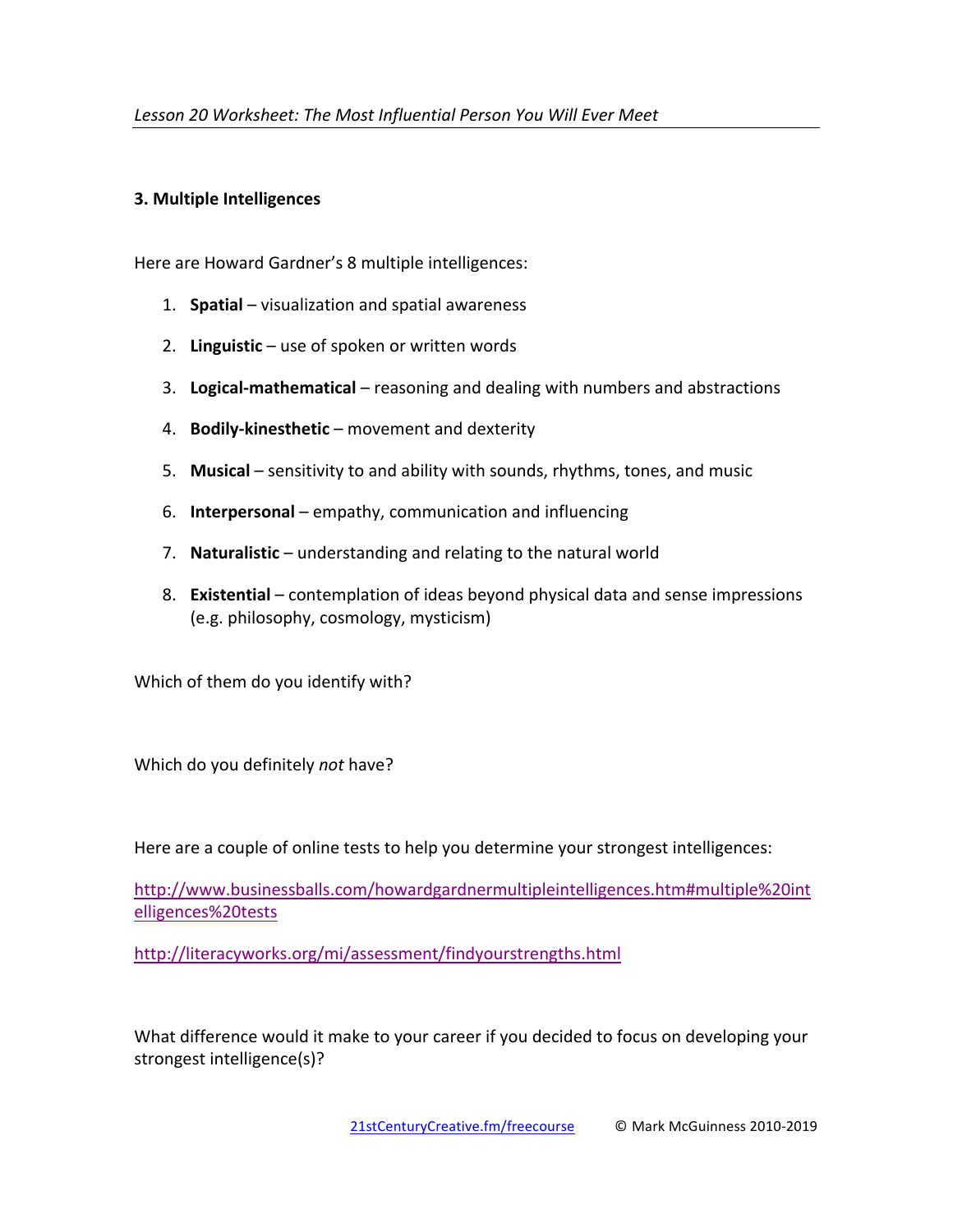#### **4. Extrovert or Introvert?**

Do you think you're naturally more introverted or extroverted?

Here are a couple of tests to help you decide:

http://www.towerofpower.com.au/introvert-and-extrovert-personality-test

http://www.nerdtests.com/mq/take.php?id=19

Whichever you are, supposing you made an effort to be more like your opposite? What new options would it open up in your life and career?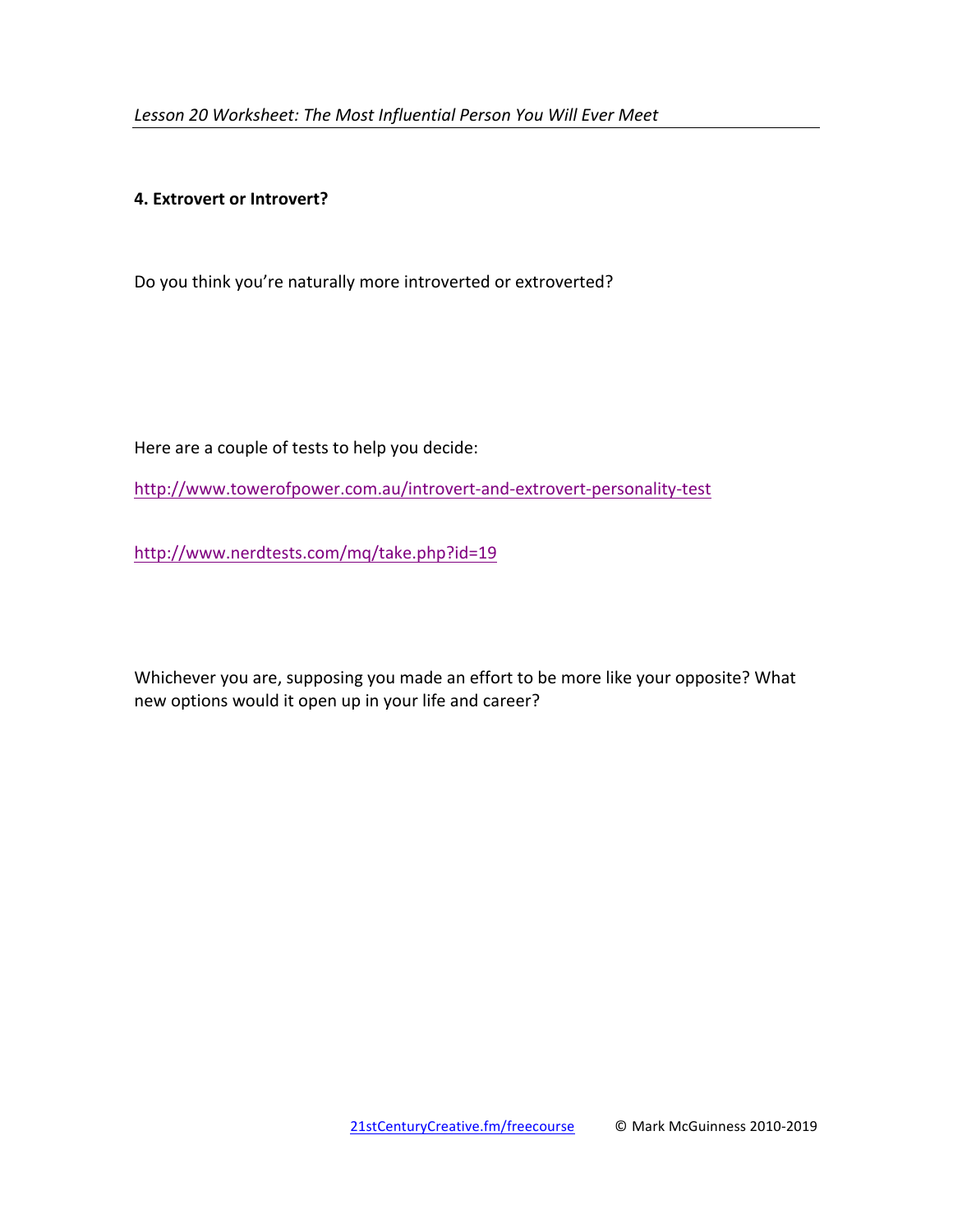## **5. Personality**

*(a) Myers-Briggs Type Indicator (MBTI)*

Try these two free tests:

http://www.personalitypathways.com/type\_inventory.html

http://similarminds.com/jung.html

If you want to take the official MBTI test (for a fee) here it is: https://www.mbticomplete.com/en/index.aspx

Do you recognize yourself in the results?

*(b) Big Five Model*

Here are a couple of free tests:

http://similarminds.com/cgi-bin/newbig5.pl

http://www.bbc.co.uk/science/humanbody/mind/surveys/personality/index.shtml

Do you recognize yourself in these results?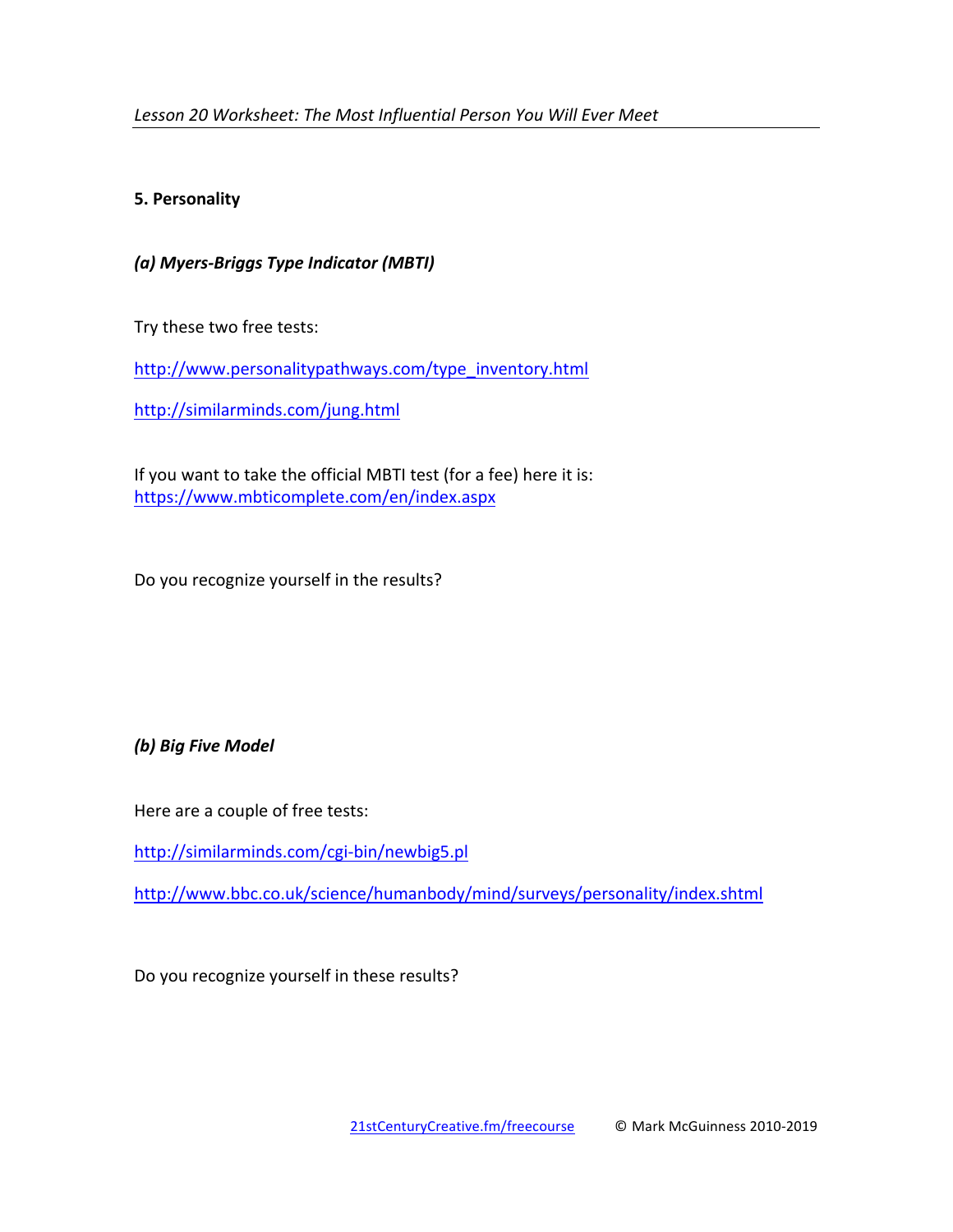## *(c) The Enneagram*

i. Here's an abbreviated free version of the popular RHETI Enneagram type test:

http://www.9types.com/rheti/index.php

Do you recognize yourself in the results?

ii. Download my free ebook, An Introduction to the Enneagram: http://www.wishfulthinking.co.uk/2007/07/06/free-e-book-an-introduction-to-theenneagram/

Do you recognize yourself in any of the type descriptions?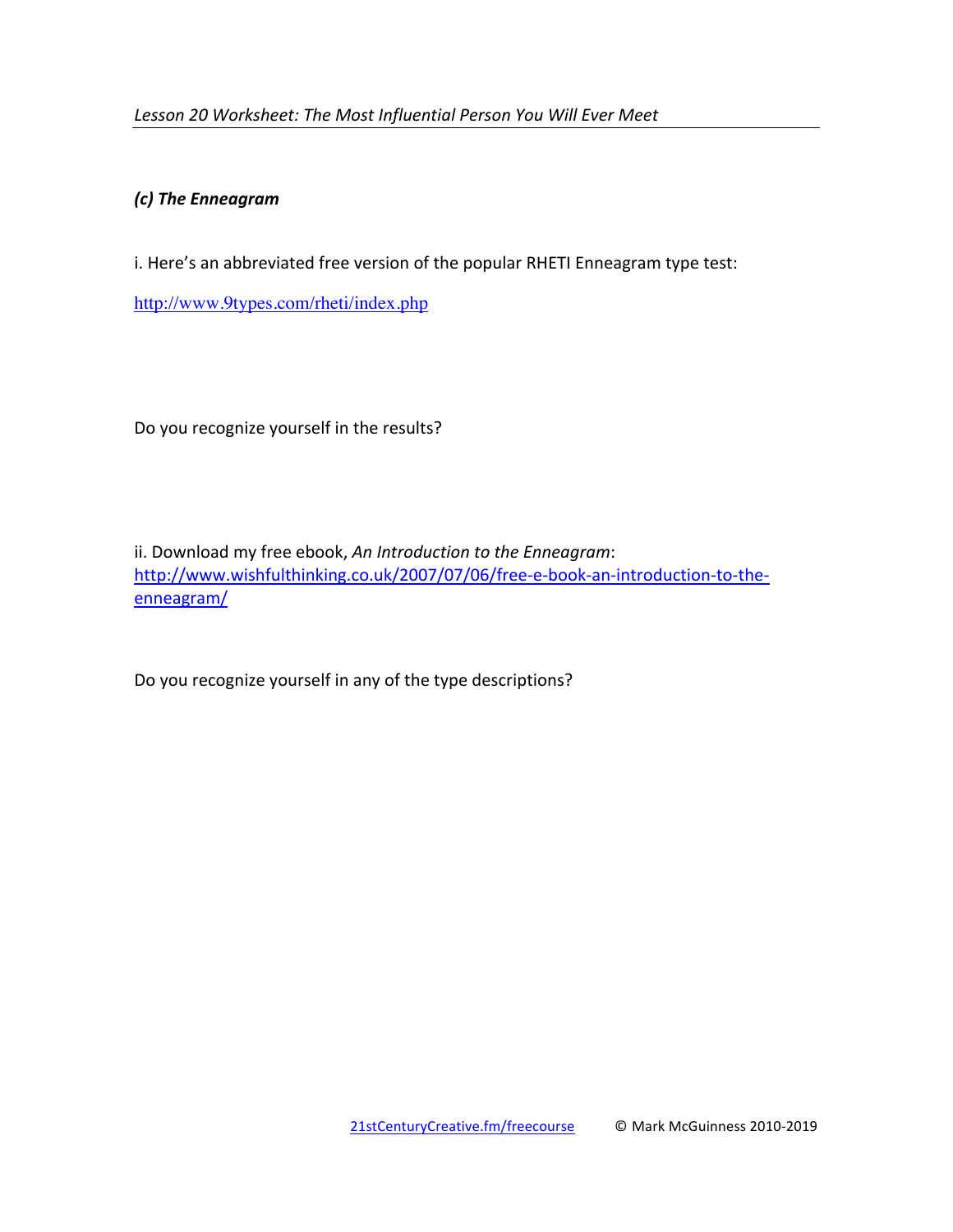#### **6. Motivations**

In his book *The Rise of the Creative Class*, Richard Florida analyses a survey of IT workers' motivations, conducted by Information Week in 2001. Over 20,000 workers were asked the question 'What matters most to you about your job?', and given a choice of 38 different factors. Here are the top 10 factors, as ranked in order of importance by the survey respondents:

- 1. Challenge and responsibility
- 2. Flexibility
- 3. A stable work environment
- 4. Compensation
- 5. Professional development
- 6. Peer recognition
- 7. Stimulating colleagues and managers
- 8. Exciting job content
- 9. Organisational culture
- 10. Location and community

In what order would you place these factors, in relation to your work?

Are there any other motivations you would add to the list?